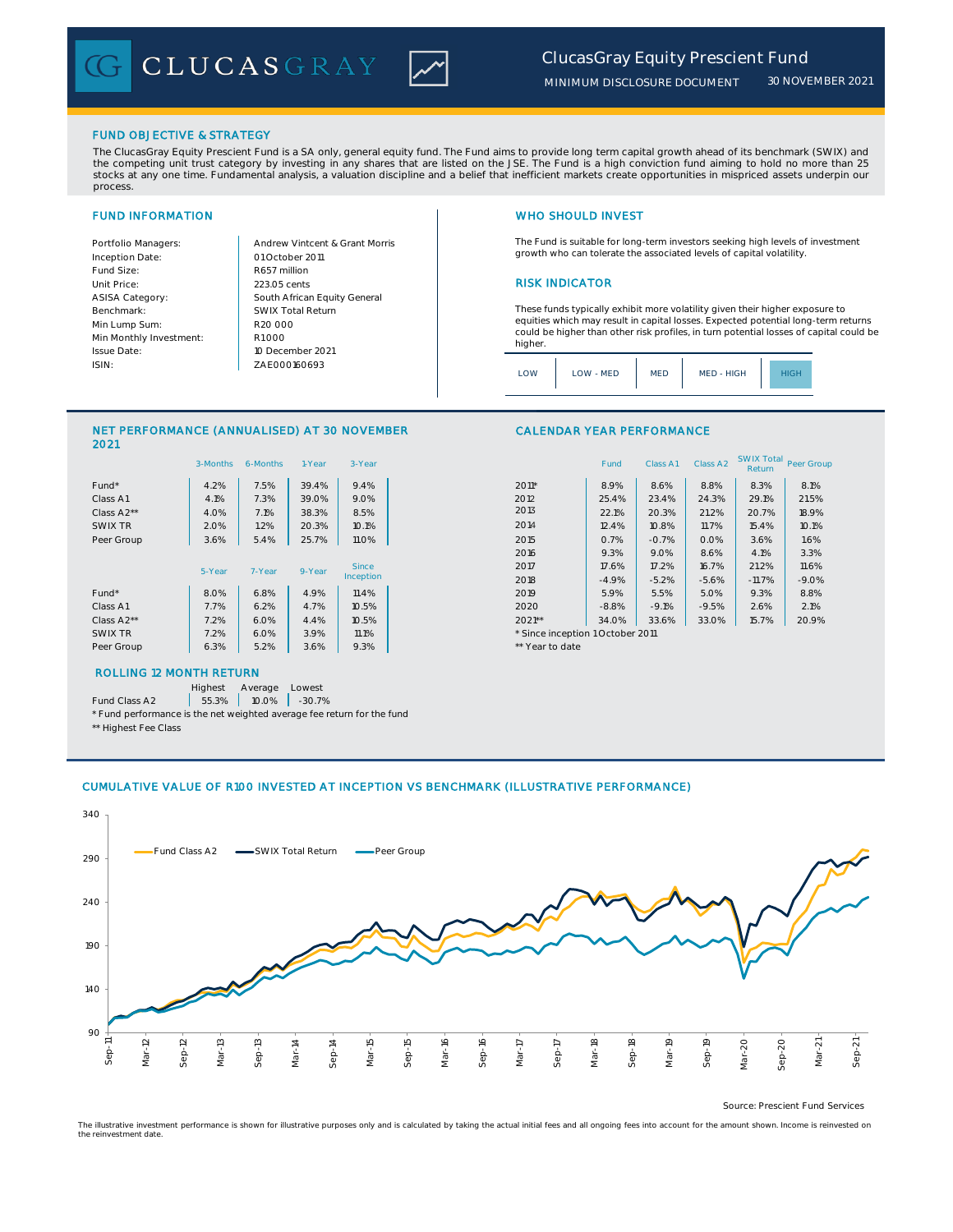**CLUCASGRAY** 



# *ClucasGray Equity Prescient Fund*

*MINIMUM DISCLOSURE DOCUMENT 30 NOVEMBER 2021*

| ABSA                            | Reunert         | <b>Asset Class</b> | %     |
|---------------------------------|-----------------|--------------------|-------|
| <b>Standard Bank</b>            | Long4Life       | <b>SA Equity</b>   | 98.5% |
| <b>MTN</b>                      | <b>AECI</b>     | Cash               | 1.6%  |
| <b>British American Tobacco</b> | Life Healthcare |                    |       |
| Anglo American                  | Massmart        |                    |       |
| Old Mutual                      | Sasol           |                    |       |
| Prosus                          | Metrofile       |                    |       |
| Royal Bafokeng Platinum         |                 |                    |       |

The Top 15 holdings make up 67% of the total fund.

## DISTRIBUTIONS FEE STRUCTURE

## TOP 15 EQUITY HOLDINGS FUND ASSET ALLOCATIONS



| Distribution Frequency | Annually            | TER                                 | Class A2 | Class A1 |
|------------------------|---------------------|-------------------------------------|----------|----------|
| Distribution Date      | 01 April            | Annual Management Fee (excl. VAT)   | $.30\%$  | 0.90%    |
| Last Distribution      | 6.48 cents per unit | Other Cost                          | 0.03%    | 0.03%    |
|                        |                     | <b>VAT</b>                          | 0.20%    | 0.14%    |
|                        |                     | Total Expense Ratio (incl. VAT)     | 1.52%    | 1.06%    |
|                        |                     | Transaction Costs (incl. VAT)       | 0.23%    | 0.23%    |
|                        |                     | Total Investment Charge (incl. VAT) | 1.75%    | 1.29%    |
|                        |                     |                                     |          |          |

## MONTHLY COMMENTARY

The last quarter proved to be a good one for investors in the ClucasGray Equilibrium Prescient Fund, with the Fund gaining around 3% in the quarter. Over the last 12 months, the Fund has gained over 25%, compared to the peer group returns of 19%. As illustrated on the fact sheet, we have been encouraged that the ClucasGray Equilibrium Prescient Fund has delivered compound annual returns of 8.8% since its inception nearly 7 years ago, ahead of the peer group returns of 6.4%.

It has been pleasing to see active managers producing returns in excess of the JSE indices of late - the contest between active and passive solutions is one that has defined the global asset management industry over the last few decades. We recently wrote an article for the Glacier Funds on Friday publication, titled "Acknowledging Passive, Embracing Active", where we expanded on our views of this dynamic, and how we believe our active solutions offer compelling<br>blending benefits to investors. The link to the article is as follows http active-15-october-2021/

Over the last few months 2 material holdings in the fund have been the subject of corporate action. RB Plats is in the cross hairs of both Impala and Northam – it has long life mines, and has been trading at substantial valuation discounts to its peer group. As a consequence of the bidding war, the share price has rallied over 60% in the last quarter – a development that has benefited the performance of the fund. In addition, our long standing position in Long4Life has been boosted by an offer from a private equity fund to buy out the whole company at a reasonable premium to where it has been trading. It is a gem of a business that in our view has perennially traded at the incorrect valuation – a thesis underscored to some extent by the takeout offer. The share price has rallied 25% in the last quarter.

We don't explicitly go looking for corporate action targets, but it can at times be a natural consequence of our investment process – we aim to invest in good businesses that trade at undemanding valuation multiples, and have the ability to deliver attractive prospective returns to investors. In some ways it is a vindication of our process that numerous material holdings have been the subject of takeovers – private capital and industry peers have also identified these companies as having the ability to meet their required hurdle rates.

The last few months have been characterized by a return of that old South African nemesis – a weakening currency. Emerging markets like Turkey have imploded, Brazil has enjoyed their own unique issues, and South Africa is seemingly never without an issue of concern – the latest one being the return of the<br>travel red lists. We strive to deliver real Rand returns for ou and equities remain extremely compelling. The yield differential on our local currency bonds is once again nearing multi decade highs, and we believe the prospective Rand returns to investors are enticing.

Notwithstanding a strong recovery in the share prices of many South African listed equities, we continue to believe investors have been presented with numerous opportunities through which to generate very attractive prospective returns. We have no insight into when these returns will materialize, but remain confident that patience will be well rewarded.

After what has been a long, rewarding and at times draining year, we would like to wish you and your families a relaxing and enjoyable Festive Season.